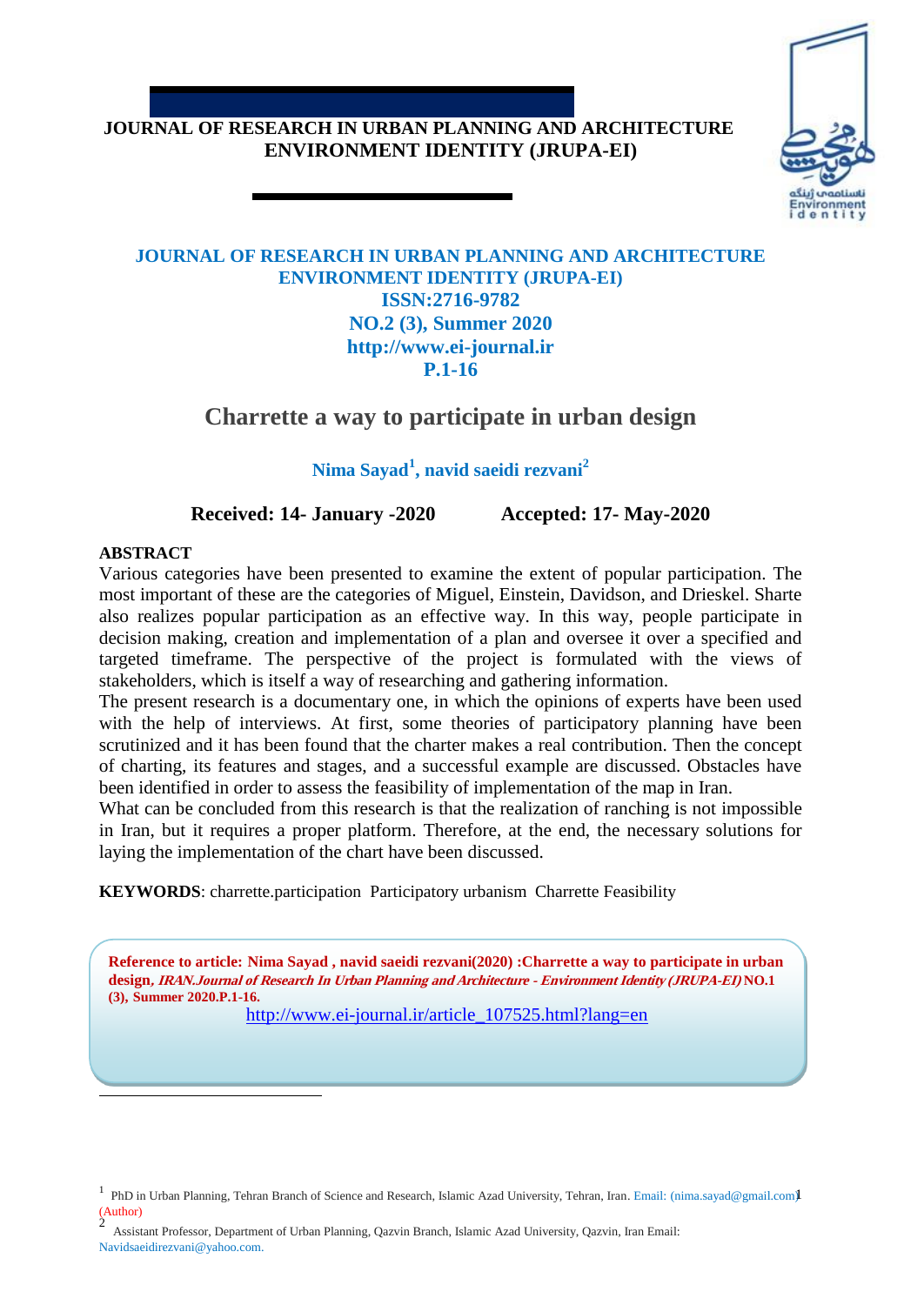

Participation is not a new concept, the origins of which can be traced back to the city-states of ancient Greece. In the present era, along with the significance of the role of the people in society following the developments of the Renaissance and the transition from of the Middle Ages, participation in politics and society emerged in the form of equal voting rights for all citizens and the right to form groups and civic associations (Habibi and Saeedi Rezvani, 2005: 16).

A plethora of theories have been proposed on participatory planning since the 1960s. charrette is proposed as a method that systematically achieves full participation in urban planning, and has yielded highly successful results in the United States and Australia thus far, including designs of Sustainable Design Assessment Team (SDAT) in Longview, Washington, and downtown Port Angel. Evidence suggests that employing popular talents leads to initiatives and creativity beyond conceivable under normal circumstances, as charrette is devoted to the emergence of such creativities.

Providing the corresponding necessary grounds is of utmost importance to implement the charrette as a participatory method in Iran. In recent years, there has been an increasing call for citizen participation in Iran. This participation has emerged in an unusual and undesirable way in the field of urban planning, such the type of participation that is current implemented in the field of urban planning is inherently theoretical (Adibzadeh et al., 2010: 143). In fact, participations are mostly undertaken in the field of financing and implementation of projects, while for it be undertaken properly, it should be devised at the decision-making and project formation levels. To this end, the corresponding obstacles should be first alleviated and the charrette should be considered as a way to achieve full participation.

## **2. Research methodology**

This paper is a non-systematic descriptive review. This research employs documentary sources and uses the opinions of experts via interviewing. Purpose of the study was to examine the charrette, for which first participatory planning was studied as a theoretical basis for this method using the library resources and then the charrette method is outlined in detail after gaining a full understanding of the corresponding existing theories.

#### **3. Theoretical foundations of participatory planning**

In general, charrette is a form of participatory planning and thus it is necessary to first examine the extent it is able to realize participation. In order to achieve this, it is necessary to first express some definitions and views in this regard. Participation is defined as the effective involvement of members of a group or community (or their representatives) in all activities and decisions that affect the entire group or community. In urban planning, public participation has been proposed as a tool for society to participate in the development of policies and plans that affect their living environment (Ahmadi, 2001: 46). Public participation is a mutual relationship involving obtaining information from people and presenting ideas, problems and concerns in the opposite (Nastaran and Ranaei, 2010: 113).

Thus far, various theories have been put forward about the levels of participation. Midgley (1986) argues that according to governments, participation is divided into four categories, namely anti-participation, manipulated participation, progressive participation, and genuine participation. As for anti-participation, the participation of the masses is suppressed. In guided participation, the government supports the participation of local communities with the purpose of gaining socio-political upper-hand and facilitating the implementation of projects. In progressive participation, the government, supports participation in formal positions on one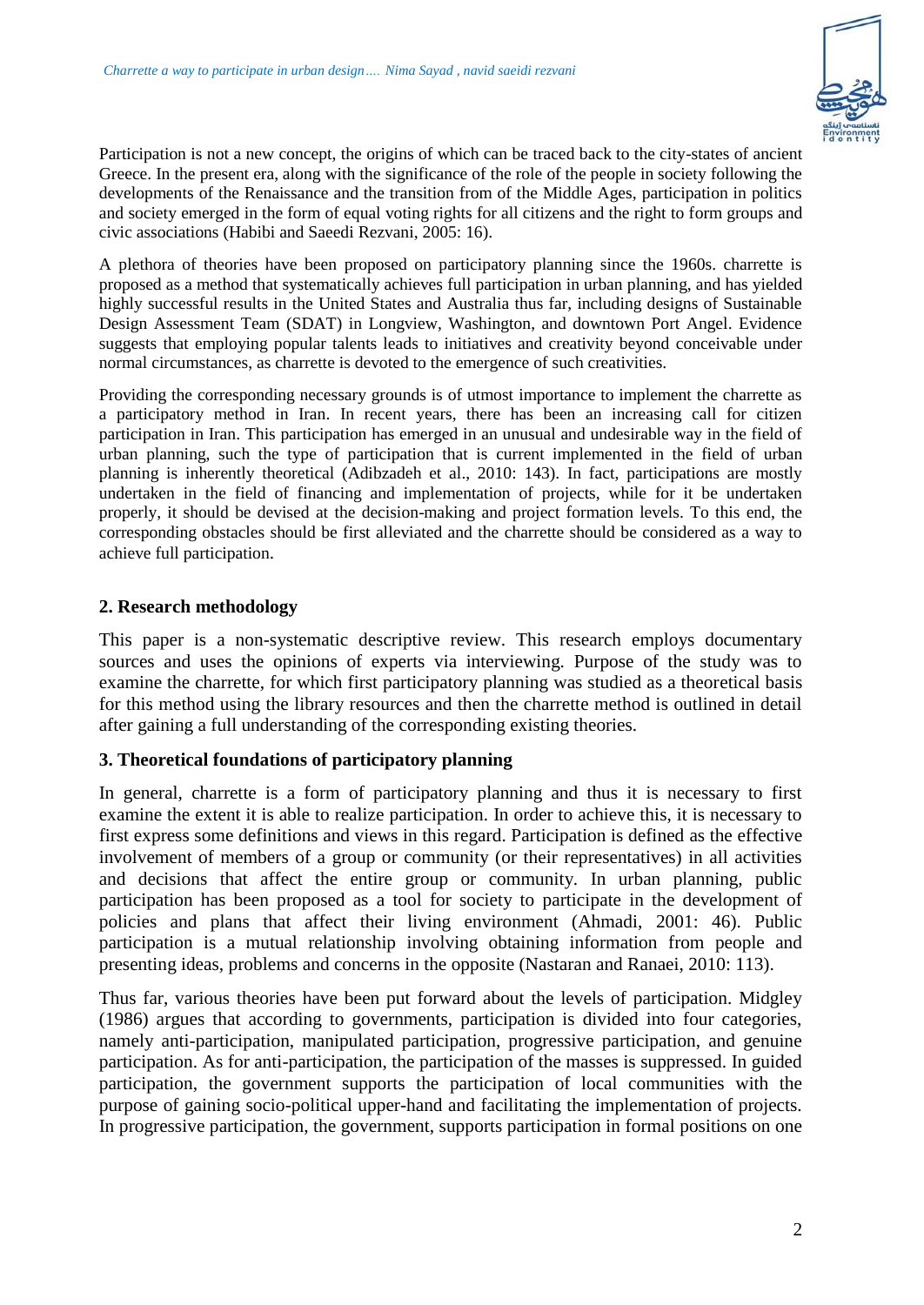

hand, while on the other hand, does not take any effective steps towards the realization of participatory proposals. In genuine participation, the government fully supports social participation and strives honestly in this regard (Azkia and Ghaffari, 2004: 164-169).



**Diagram 1:** The theory of Midgley (Source: author, as cited by Azkia and Ghaffari, 2004: 164-169)

Arnstein (1996) devises participation as a ladder that has the following steps, respectively: manipulation and demagoguery, therapy, informing, consultation, placation, partnership, delegated power, citizen control. She argues that the first two step are characterized by nonparticipation. In the second three steps, participation is partial and in the form of tokenism while in the last three steps, citizen power is manifested as the citizen control is the most complete type of participation (Sharifian Thani, 2001: 44-45).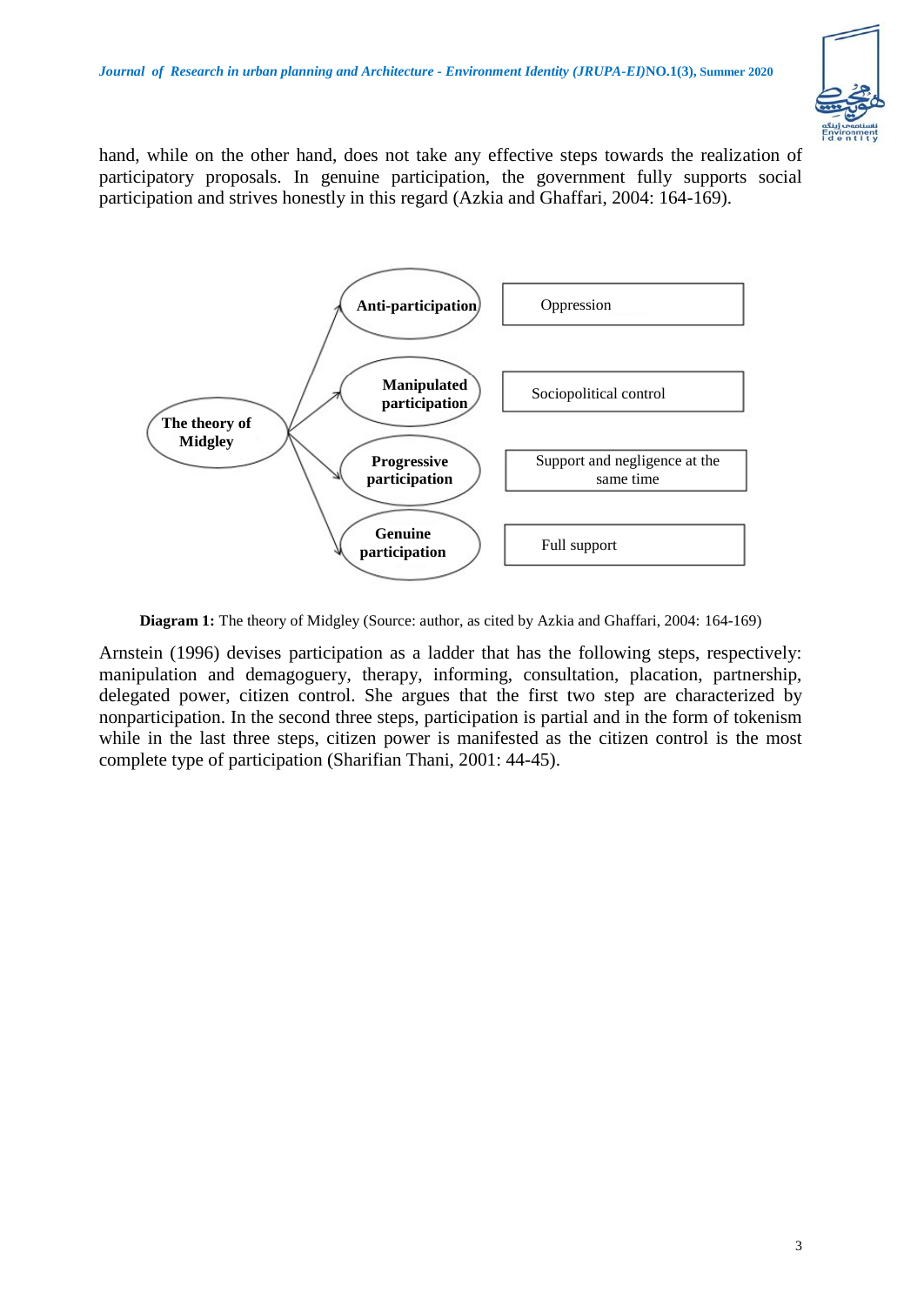



**Diagram 2:** The ladders of Arnstein

Davidson (1998) divides participation into four categories, the main difference with Arnstein theory being that there is no order in place for as he employs the metaphor of wheel, i.e. the wheel of participation, the components of which are Information, Consultation, Participation, Empowerment (Sharifian Thani, 2001: 47).



**Diagram 3:** The wheels of Davidson, (Source: Habibi and Saiedi Rezavani, 2005: 17)

Driskell (2002) first divides the various forms of participation into two general sets of participation and non-participation. Non-participation is itself divided into three subcategories, namely manipulation and deception, decoration and tokenism. Only local labor is used in manipulation and deception, and people do not have the right to effectively intervene. In decoration, people are asked to do something without knowing the purpose of the work.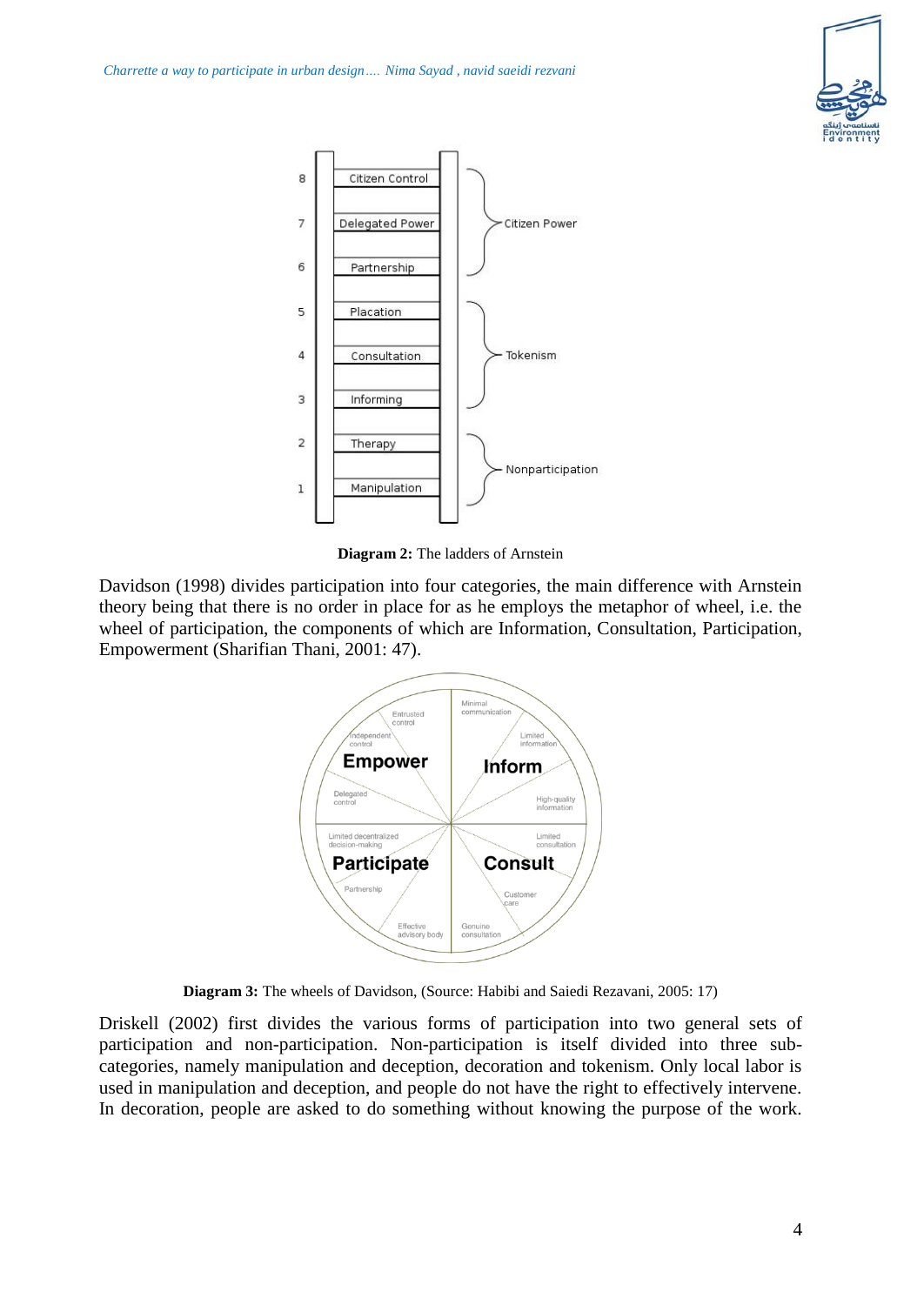

Tokenism is referred to cases when people seem to be engaged in decisions while in fact have no authority, such as when a representative of the people is elected by the managers and participates in decision-making meetings when he/she is not the real representative of the people and does not know even their opinions. Participation includes four types of Consultation, Social Mobilization, having People in Charge and Shared Decision-making. Counseling is when people are consulted with, the results of which are effective in decision making. It can be in the form of both participation or non-participation, depending on how it is implemented. Social Mobilization is when people are asked to participate in a pre-arranged program. If people do not know the purpose of what they are doing, social mobilization falls into the category of non-participation, and if people are aware of the goals and it thus has a voluntary nature, it can be considered as participation. Having People in Charge occurs when the citizens start an activity, make a decision about it and determine the final product of the work, in which the level of interaction with other people in the community is arguably low. Shared Decision-making refers to when all members of society participate in affairs and have an equal share in decisions (Sayad and Aqwami, 2010: 3-4).

Through the mechanism it offers, charrette is able to achieve the highest level of participatory planning, that is, genuine participation, with authority, empowerment, along with the participation of the people in decision-making.



**Diagram 4:** Driskell Theory

## **4. The Charrette method**

## **4.1. Definition of charrette**

charrette is a multi-day planning method during which experts of various fields engage in a charrette group to devise a plan based on the views of stakeholders. charrette is a French word meaning cart (wheel) and refers to the utmost level of efforts and hard work put in art and architecture students on the day of the project presentation. At Ecole Des Beaux Arts in Paris during the 19th century, examiners and invigilators rode in carts to dormitories to collect the final design students, and students rode onto the cart with their work, eagerly implementing the latest changes to their plans while on the cart. This type of activity, which at times led to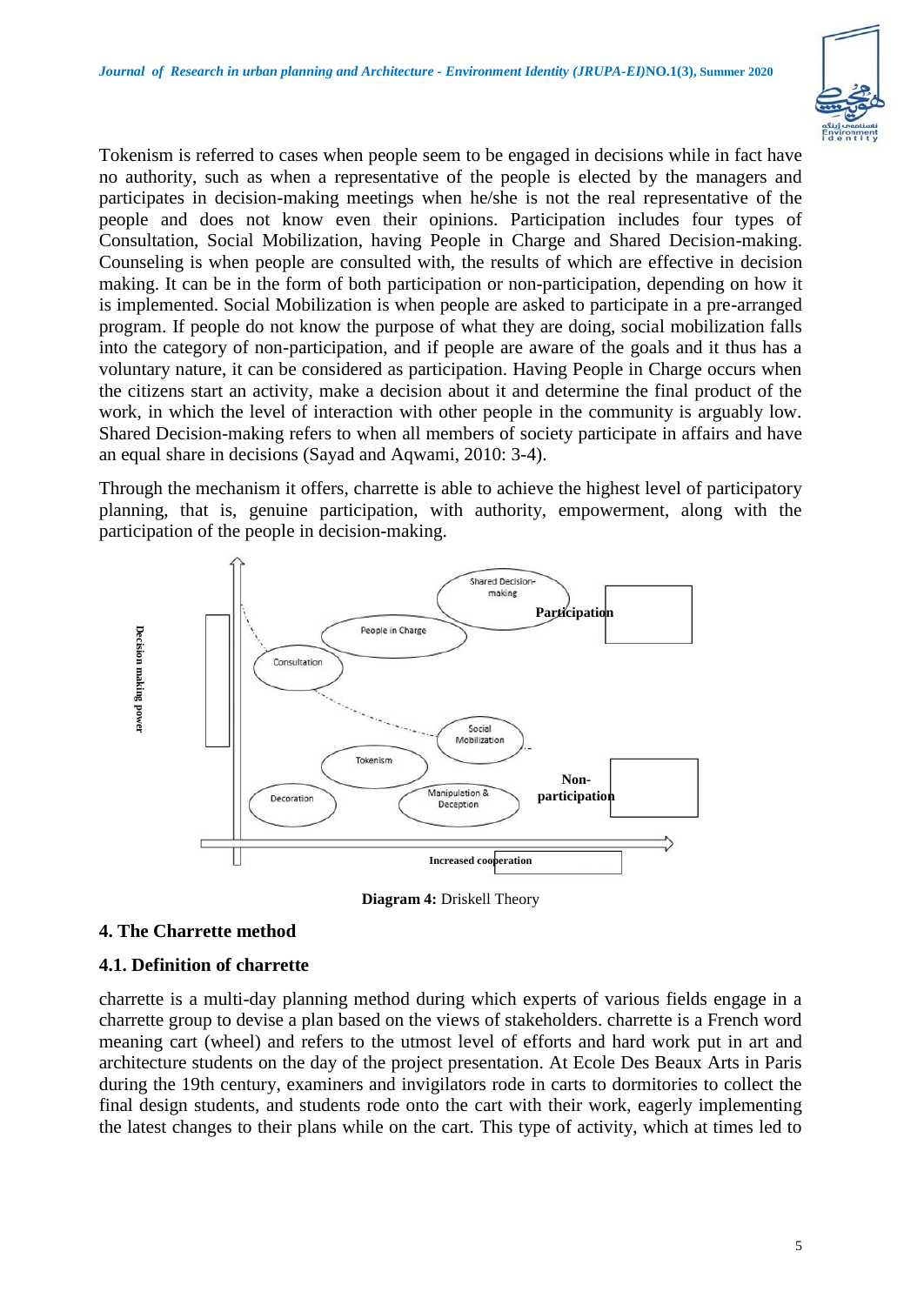

interesting innovations, caused an atmosphere highly resembling that of the charrette, hence the name.



Figure 1: The charrette used for collecting the designs of students in the 19<sup>th</sup> century (Source: Lennertz, Bill et al.)

## **4.2. Phases of charrette**

every charrette is completed in 3 phases, which are discussed in detail below.

#### **4.2.1. Phase one: research, training and preparation**

The research and preparation of the charrette takes a maximum of 1 to 9 months (depending on the scale of project). The first step is to ensure that the project team has developed the corresponding process in the best shape way. The project team must designate one day for meeting to design the charrette process and reach an agreement on expected outputs, prepare a list of potential stakeholders, development plans, schedules, rules and responsibilities, and prepare a comprehensive plan for the charrette. To this end, the first general meeting is planned and scheduled. Ensuring the accuracy of the information as well as the right choice of people is the key to success of charrette. During the charrette, the group needs make sure that all the required resources for properly designing and selecting the right strategies are in place. For this purpose, the relevant basic information should be collected and analyzed. Participants are first instructed on the project, its process and their role in the project.

Public meetings begin with introducing the project, asking citizens about their opinions on the basic information, their interests in the project, and finally their needs. It is of paramount importance that all participants are treated with respect. People who leave the initial meeting should be persuaded as such to attend the upcoming. They need to feel that their participation is vital and helps improve the project. Some early development ideas are often drawn at home, which provide grounds for identifying the amount of facilities available and areas needing further research, and allowing designers to better understand the efficiency of the project.

#### **4.2.2. Phase Two: Presenting the best designs through collaboration**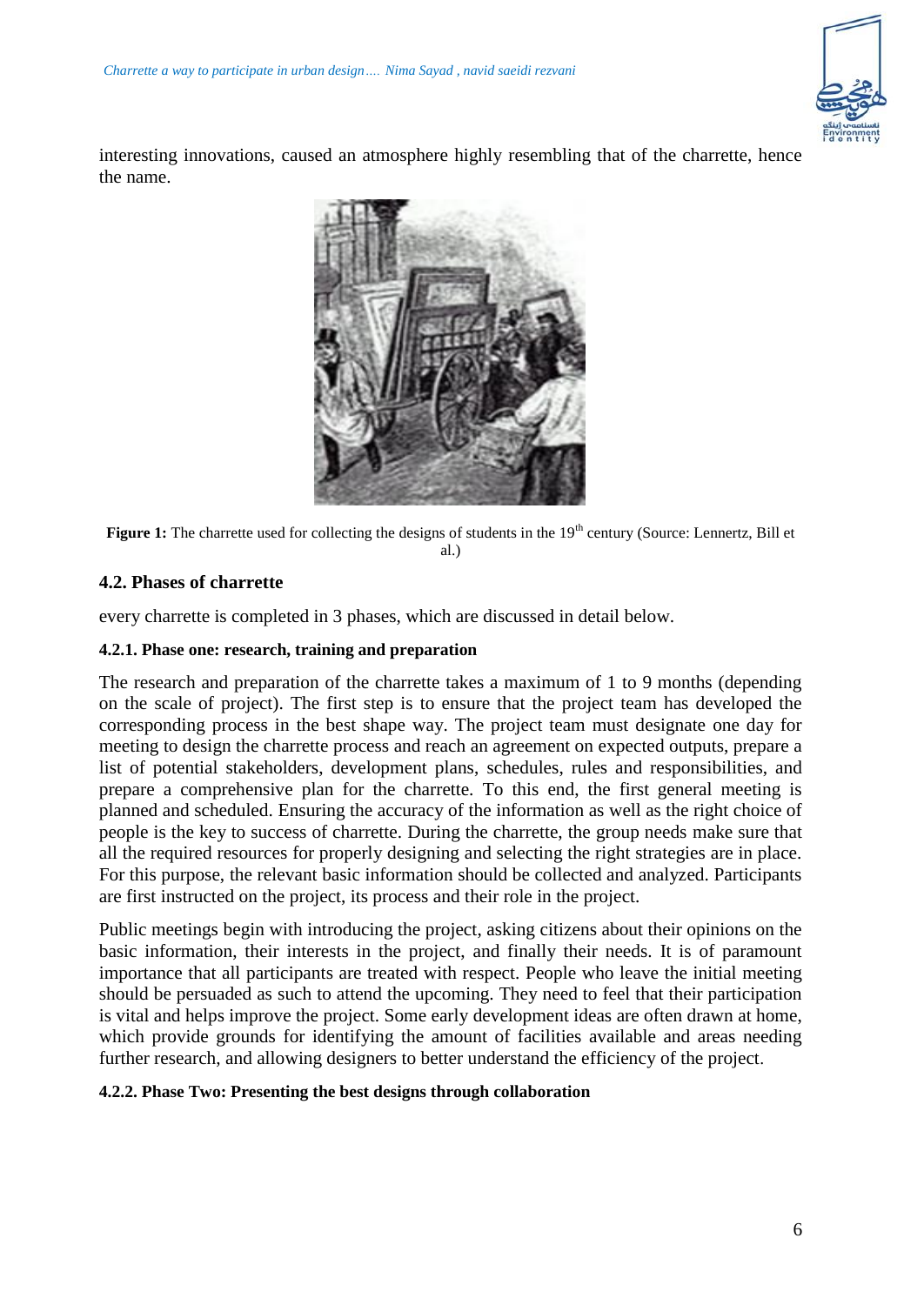

The charrette design team must set up a complete workshop on or near the design site, which should be equipped with proper drafting equipment, supplies, computers, copiers and fax machines. Group members stay on site for 4 days to a week. The first day is devoted to meeting key stockholders. In the evening of the same day, a public meeting will be held with a lecture on the principles of urban planning, followed by a public debate. The charrette continues in the following days. The charrette design team cooperates to bring out the main areas of design, production and refinement. This is done through a series of feedback and design testing sessions with stakeholders. Scheduled meetings with interest groups such as local associations and business owners among others are held in the form of public and semieducational meetings using pin-ups (Figure 2).



**Figure 2**: An example of phase two charrette public meetings (Source: [www.charretteinstitute.org\)](http://www.charretteinstitute.org/)

A pinup feedback is an event in which designers collect designs from tables and pin them on the wall for a closer look. During this step, a creative interaction is formed between different stakeholders. These sessions often become very lively and passionate during which various alternatives are discussed in detail. Solutions often emerge from these issues. This design and review cycle continues throughout the charrette (Figure 3).



**Figure 3:** An example of designs pinups and discussing them (Source: [www.charretteinstitute.org\)](http://www.charretteinstitute.org/)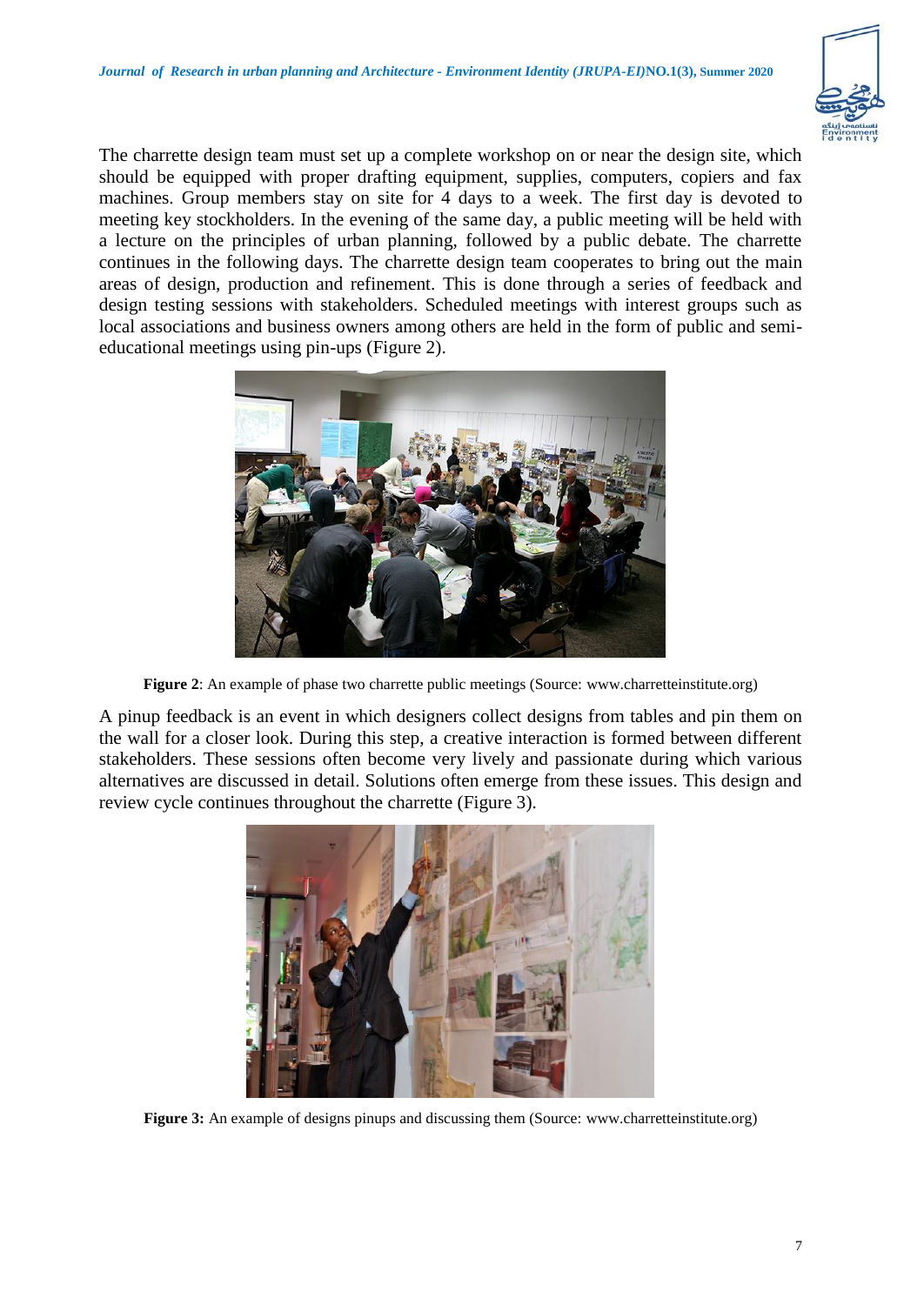

At this stage, a highly passionate atmosphere with a very high efficiency is fashioned. Designers often work late into the night, interacting with citizens and stakeholders, engaging in debates, and discussing strengths and weaknesses along with various alternatives. Moreover, possible mistakes and flaws are discovered and made known to the people. Roundthe-clock meetings bring people together at different times. After 3 days, people start talking about thing they did not previously know as their knowledge and information is updated. In one or more nights, general examinations are performed on a daily basis through pinups. These sessions provide fast and powerful feedback loops that are essential to the achievement of the charrette, because all stakeholders are present. Everyone's views and perspectives are heard and perceptions of problems start to change. Participants learn that the project is more complex than initially thought, and that there are other needs and requirements that should be addressed. People need to feel that their concerns are legitimate and are sought-after during the program. Because attendance at all meetings is prevalent in approximately 60 percent of all participants, they can see the evolving logic behind each decision.

Phase 2 of charrette ends with a public presentation at this point. The design team provides all parts of the project, including master plans, building designs, economic impacts, transportation, strategies and practical implementation plans, and all the aspects needed to move the project towards implementation in sufficient detail are hence discussed. For those who have been present since the first night of the charrette, this presentation has a significant effect. The atmosphere is reminiscent of the many student design workshops on university campus where students present their final designs after tiresome efforts. Many presentation sessions end with applause from local participants who appreciate the design team, a group that has lived in their city and place of residence for a week (Figure 4).



**Figure 3:** An example of the final session of the phase two (Source: [www.charretteinstitute.org\)](http://www.charretteinstitute.org/)

#### **4.2.3. Phase three: Preparation of the final design**

It is very important that the all endeavors from the second stage is reviewed quickly and any necessary optimizations are made and again returned for general final review. The longer this process, the more likely the project faces failure. Ideally, the maximum interval between phases two and three is 45 days, but depending on the scale of the project, 2 to 4 months is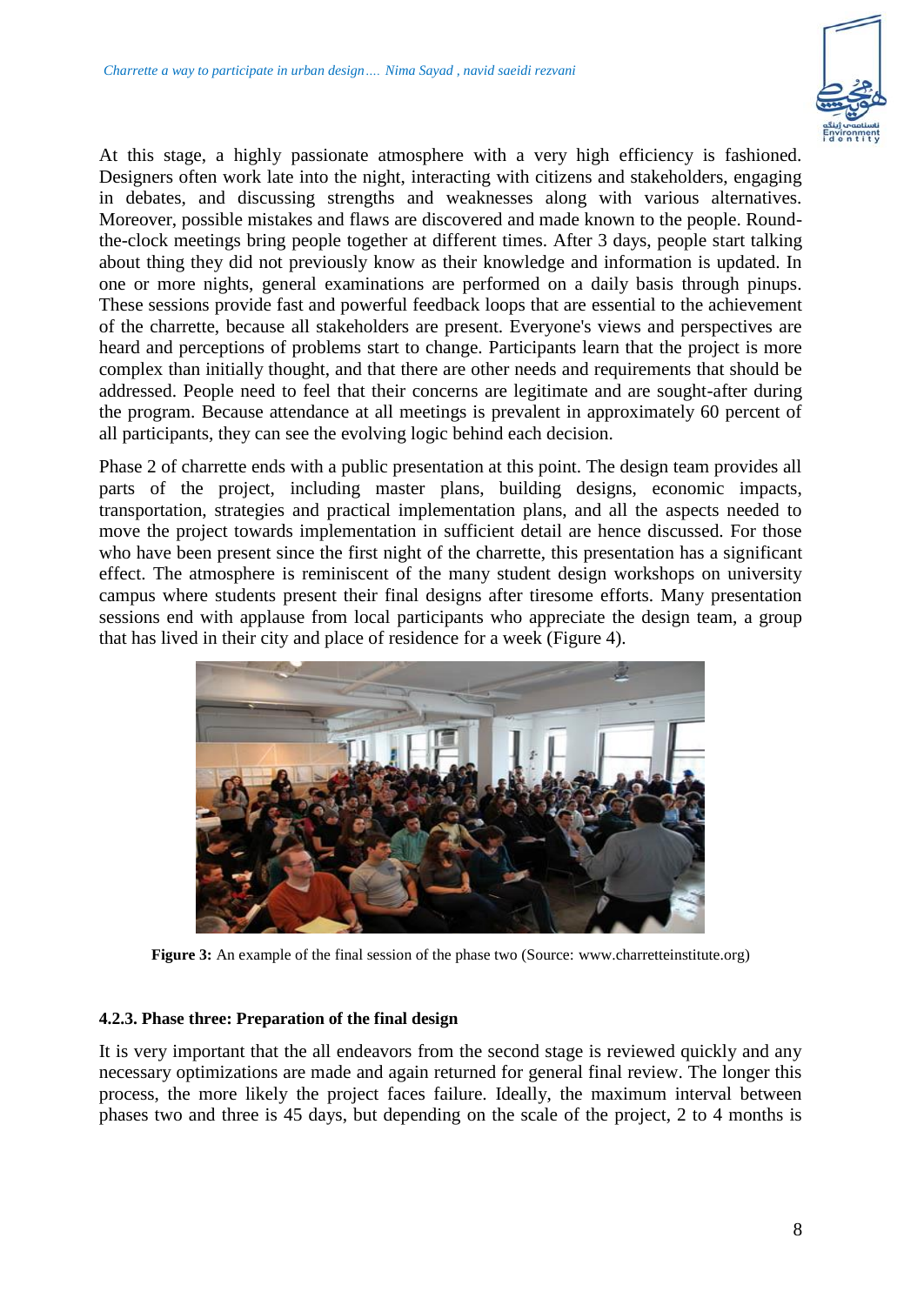

also acceptable. Key stakeholders should be kept in the activity ring as much as possible by engaging them in economic, financial, physical and political discussions and efforts. Following the reviewing process, the final general meeting is held, which is sometimes done in two consecutive nights with the design group also meeting. This helps to avoid any underthought issue in the charrette. These two sessions also allow people who missed the last session of the phase two to get informed. On the first night, a revised draft of the charrette is presented and the corresponding opinions and comments are recorded. The next day, the design team makes the necessary changes to reflect the latest ideas, and the design is prepared for the general meeting of the second night. In this meeting, the final plan is presented and discussed.

## **4.3. Characteristics of charrette**

charrette have features that, when properly put together at the same time, make it superior to other participatory planning or any other type of planning. These features include:

- A) **Joint work and collaboration:** During the charrette, all participants are involved. This method may at first seem highly time-consuming to have all participants engaged, but in the long run it conserves time by preventing rework, producing higher quality designs, and making it easier to implement.
- B) **Interoperable design:** All designs on the charrette are done with the help of a group, each of whose members has a different specialization and usually includes architects, planners, engineers, economists, market experts, government employees, and citizens. This makes all aspects be scrutinized and the plans are thus more realistic.
- C) **Employing design to achieve a common vision and create comprehensive solutions:** Designing is a powerful tool for forming a common vision. Drawing is an appropriate tool that exhibits the complexity of issues through exemplary illustrations. The charrette design team specializes in understanding the issues from the drawings and are able to easily extract and discuss the points from the heart of the drawings. In charrette, all participants should communicate through their pens.
- D) **Working on the details:** In the charrette, all details of the plan are discussed and no issue is left behind.
- E) **Limitation of the work schedule:** Each part of the charrette is strictly timescheduled, and the work must be completed according to a specific timeline. To this end, a reasonable level of pressure is imposed on the participants. This type of timing results in innovative solution by accelerating the decision-making as well as reducing non-constructive discussions.
- F) **Interaction in the charrette feedback loop:** The presence of stakeholders in all stages makes them aware of all aspects of the work, while also the opinions of people is discussed in each stage and applied to the plan, for which an immediate and mutual interaction is formed.
- G) **Working for at least four to seven consecutive days**: In charrette, at least 4 days are required in the second stage, in which 3 feedback loops are formed in 3 consecutive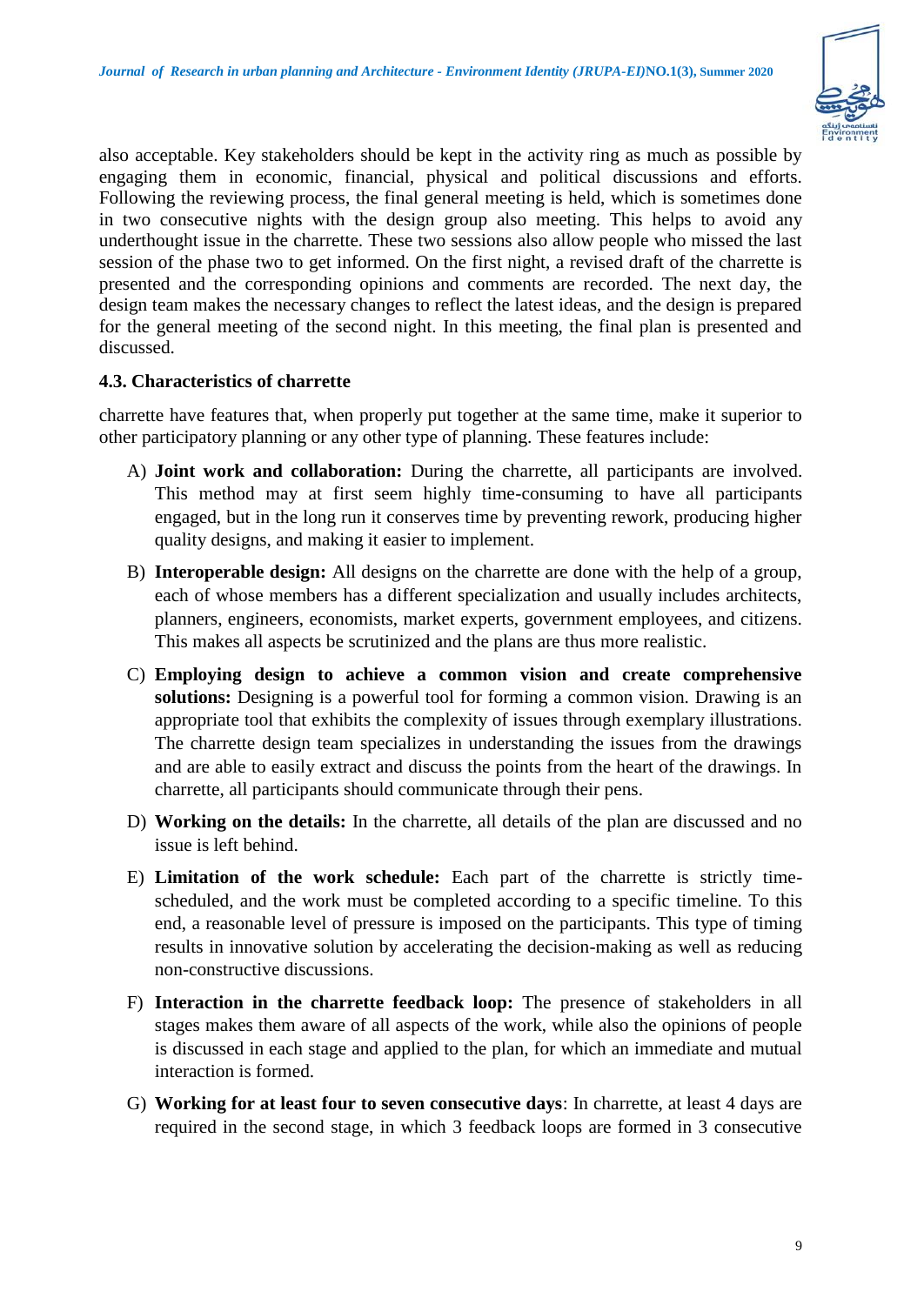

day, while one day is dedicated to summarizing. These three loops are enough to inform as well as receive stakeholder feedback and implement a two-way interactive design. In large projects this period might extended to one week.

- H) **Working on site:** This feature helps to gain a better understanding of local values and customs and also facilitates access to stakeholders and information. Design workshop can be established in the empty part of the street, schools, community centers and other similar places
- I) **Production of a fully executable program:** The plans prepared in this way are completely focused on implementation and thus generalization is avoided therein (Lennertz, 2003).

## **4.4. Charrette case study: REDMOND - South US 97**

This region is a commercial corridor that invited a charrette group for cooperation in 2013 with the aim of improving and creating a pleasant, lively and usable environment for people on horseback, on foot and by bicycle. The problems and challenges of this corridor were:

- Unbalanced view;
- Unbalanced and confusing access structure;
- Uncoordinated signs;
- Aesthetically poor outlook;
- high speed;
- High safety issues / history of accidents
- No sense of reaching south
- Low access for pedestrians and bicycles
- Poor connection between east and west (both canal and railway)
- No access or communication south of Yaw Street
- Poor access to residential land to the west
- Existence of vacant or underused lots
- Poor local access and traffic needs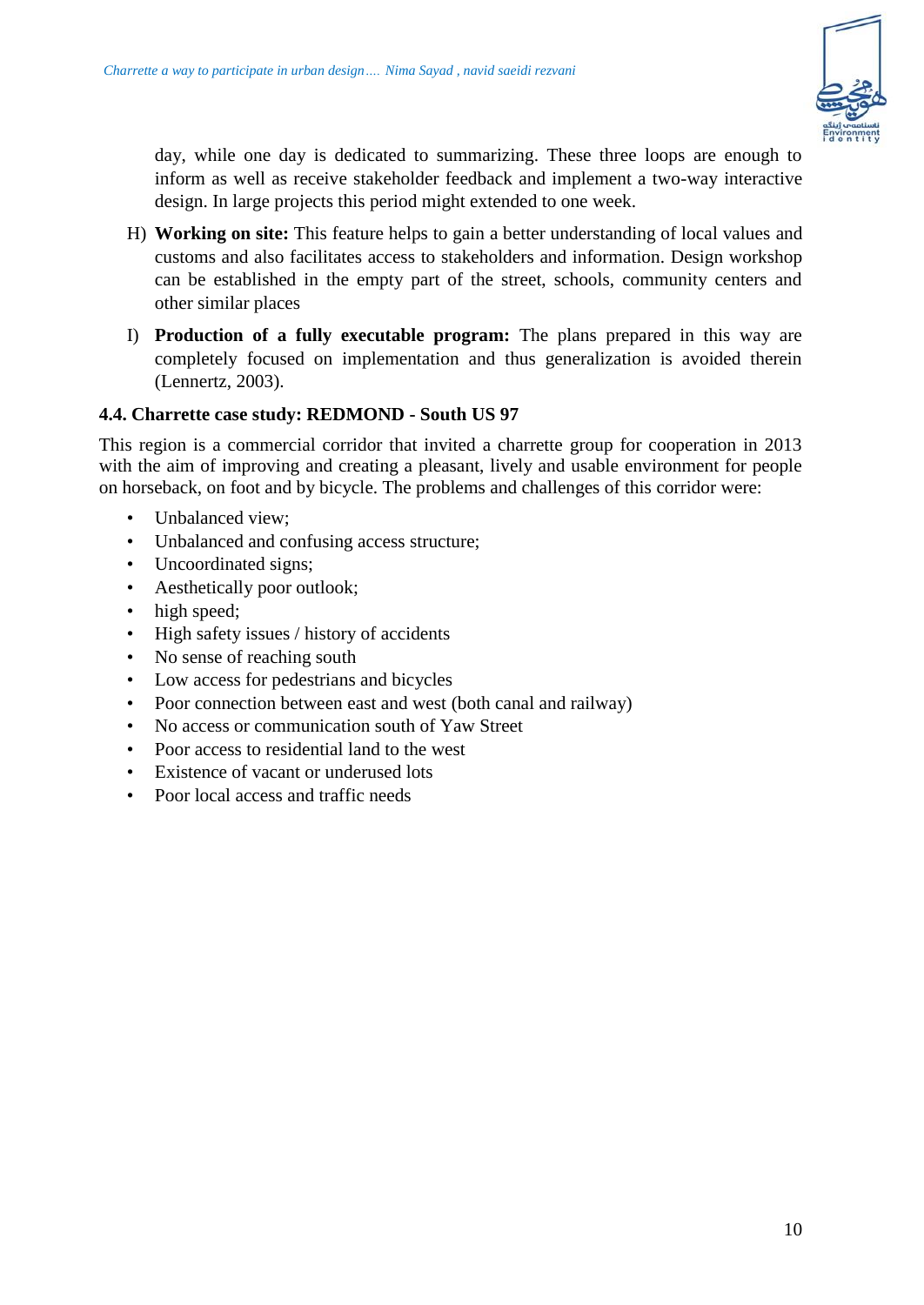



**Figure 5:** Aerial view of the corridor (Source: [http://www.aslaoregon.org,](http://www.aslaoregon.org/) 12/19/2013)

To alleviate the problems of the corridor, it was divided into three parts: village commercial district, urban commercial district, and the gateway district, the problems of which were solved using the charrette methodology.



**Figure 6:** An example of a charrette session in the corridor (Source: [http://www.aslaoregon.org\)](http://www.aslaoregon.org/)

Due to the existing problems and also according to the charrette process, a vision and an agenda was devised for the corridor, comprised of the following:

- General improvement in all the three aforementioned sections of the corridor;
- Achieving higher desirability with signs appropriate for Redmond;
- Improving safety and calming traffic on the highway;
- Achieving reasonable access;
- Creating a lively and vibrant business atmosphere;
- Creating a sense of reachability to the south end by creating a gate
- Improving east-west connection
- Improving bike and pedestrian access to the residential area and across the canal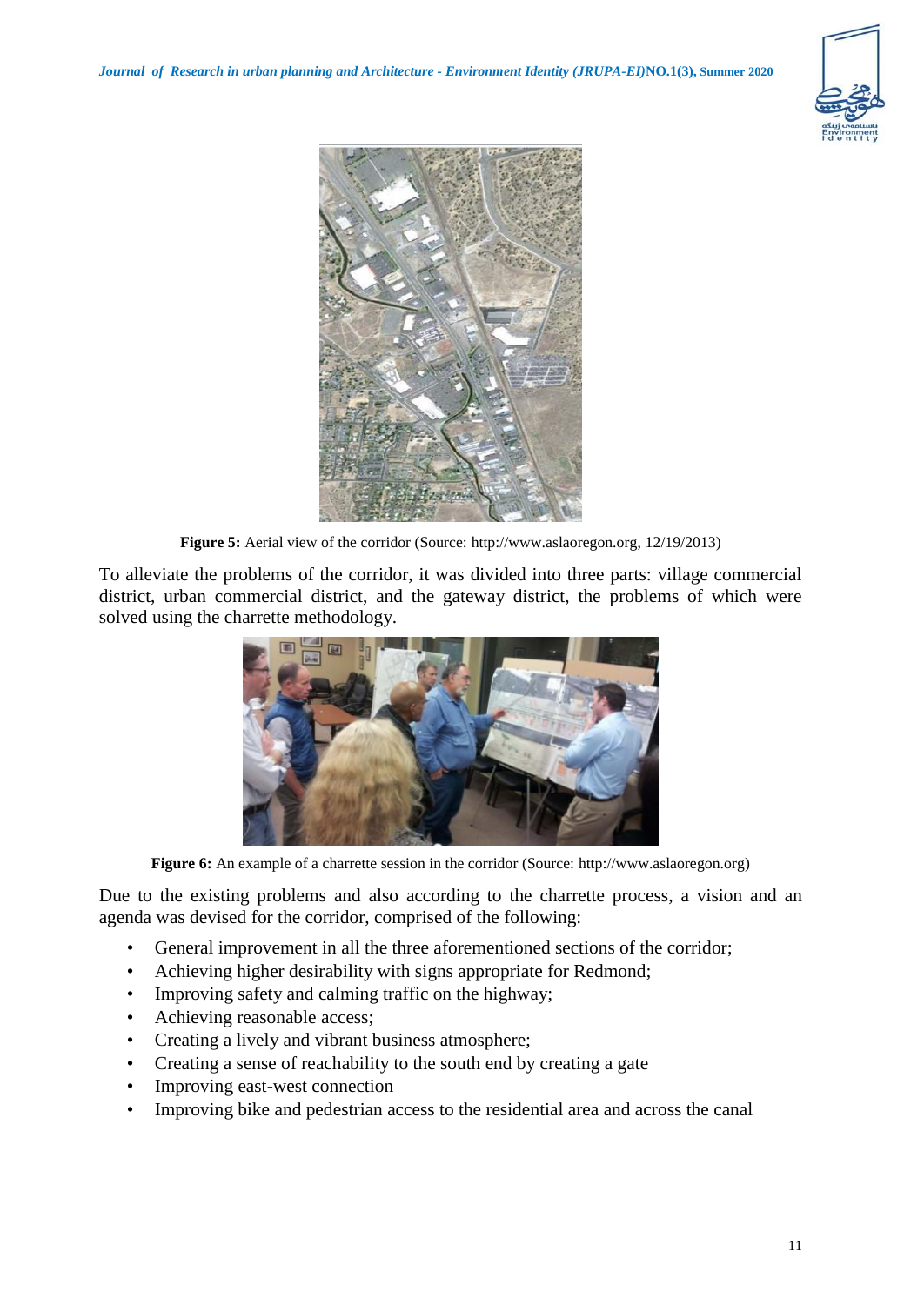

- Transparency in terms of meeting development standards for the future
- Implementation (with optimizing methods of defining costs, budget, phasing and role / responsibility)

Correspondingly, the charrette team collaborated and devised a solution with the aim of achiving the aforementioned vision, the resulting plan of which was ultimately implemented.

## **5. Findings on the feasibility of using charrettes in Iran**

Thus far, some urban projects in Iran have been implemented with relative success on a caseby-case basis with the help of participatory urban planning, which is nonetheless far from what is considered as real participation, in which people are genuinely involved in decision making<sup>1</sup>. The comprehensive plan of Niasar or some projects in Kashan in the first half of the 2000s, all to relative success, are among such projects (quoted by Nasser Mashhadizadeh Dehaghani based on an interview).



**Figure 7:** Participatory planning in Niasar (Source: Mashhadizadeh Dehaghani)

Participatory planning in Iran is yet to achieve a systematic structure and participations are mostly done on a case-by-case basis. It is safe to argue that the charrette method has not been used in general in Iran thus far. To employ the charrette method in Iran, it is essential first to identify the beneficiaries involved in this field.

The most significant group in the successful implementation of the charrette is indisputably the people. Without the participation of people in the charrette and their lack of attention, the charrette would not become feasible. The people themselves are divided into smaller groups. These include residents of the area where the site is located, people who have rune businesses in the area, other people living in the city (and pay taxes and therefore have the right to participate in decisions), and all project stakeholders. In more traditional communities and small towns, trustees and elders are reliable links for establishing communication with people, but in larger cities this requires institutionalization (such as NGO groups), after which it means participation among the people (Quoted from Nasser Mashhadizadeh Dehaghani based

 $\overline{a}$ 

<sup>&</sup>lt;sup>1</sup> For further information, see "Participatory urban planning; theoretical exploration in the context of Iran", which employs 8 criteria to divide participation into three categories of tokenism, limited and genuine. There, it is argued that participation in Iran has a tokenism nature. Full details are available in the resources section.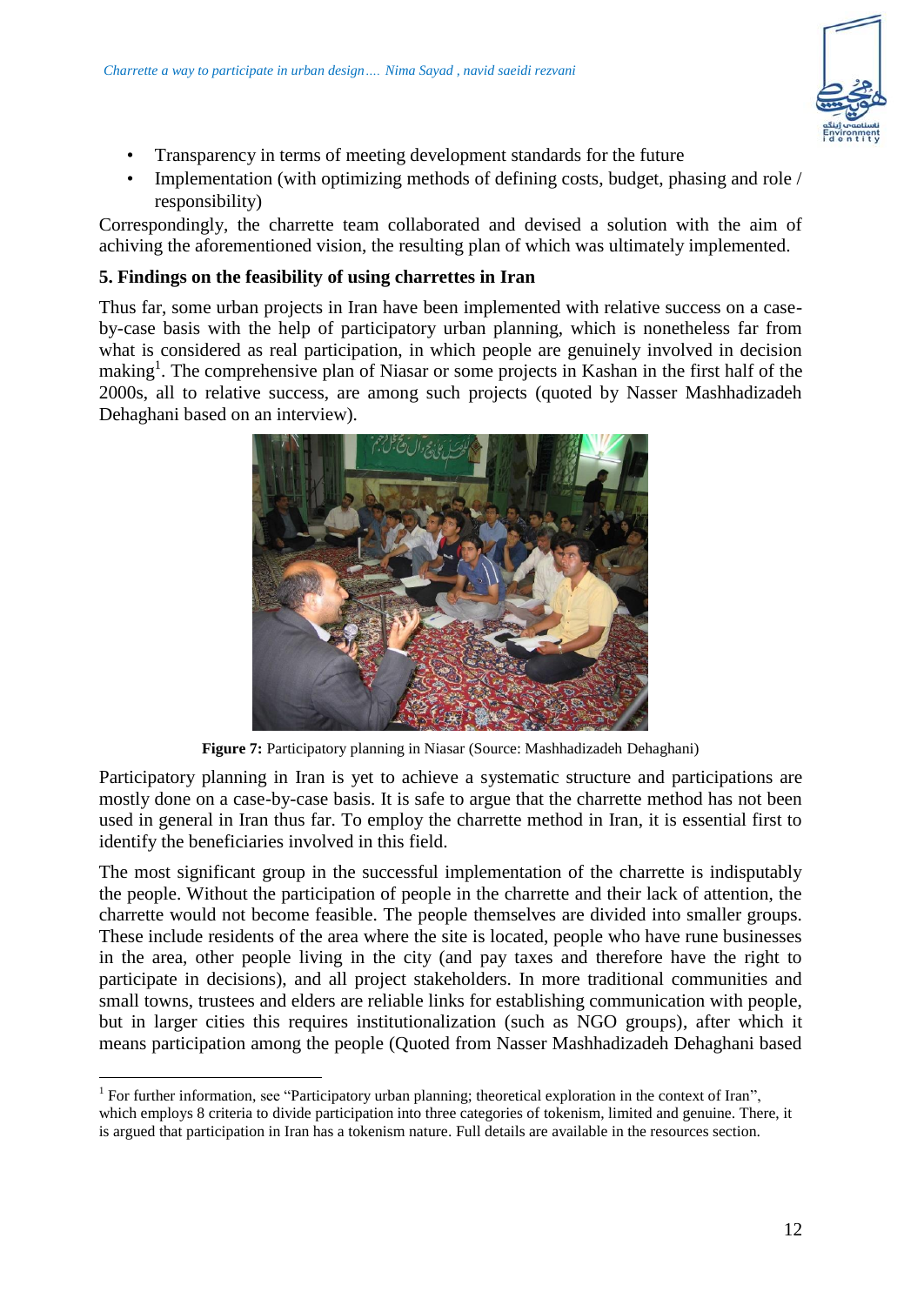

on an interview). Gaining the trust of people plays a vital role in their participation in charrette-based projects. In some cases, planning groups have spent a year living with local people and gaining their trust (ibid.), which is not possible in the charrette due its time constraints. Therefore, it is necessary to use another mechanism such as the media to ensure the participation of the masses, and thus the media is presented as a group involved in the charrette process.

The media, either in its visual, auditory or written form, has an important role to play in stimulating participation. The media can create the required cultural background through direct and indirect education. Local media can also pose as a reliable executive tool for the charrette group

The professional community and researchers are highly involved in the field of charrettes. The role of the professional community, from the planning stage to the end of the charrette, is simply put undisputable. A rudimentary review of projects that are proposed as partnership in the country indicates that in these projects, the main intention of the planners is mainly to ensure the interests of planners and employers, and the scope of participation, financing of projects and considering participation is generally a tool for legitimizing projects (Habibi and Saeedi Rezvani, 2005: 23). If researchers seek out the methods of participation and consequently the charrette and hence offer the necessary training to the professional community, partnership would not be simply regarded as a tool to legitimize the projects and therefore the proper grounds for the realization of the charrette would be provided.

Another set of people who can be involved in the formation of charrettes are the officials. The legal status of the charrette is currently unclear as it is yet to be implemented in Iran. Legislative authorities are responsible for filling this legal gap. Executive officials must also take effective steps towards deploying charrettes by implementing the laws correctly and completely.

Now that the groups and beneficiaries involved in the realization of the charrette are identified, the obstacles to the realization of the charrette should be discussed as well. One of these barriers is the economic barrier. First, it must be determined where the necessary funds for the charrette are provided. The extent to which the government and the private sector pay for this method is an issue up for debate. Of course, the private sector in Iran is mostly engaged in consulting through firms that joint planning and the government is in charge of participatory efforts. Unfortunately, the current view on people's participation in this sector and even among the professional community is that of the financial or implementation nature (quoted by Nasser Mashhadizadeh Dehaghani based on an interview) or participation in the form of approving and rejecting the plan, while the charrette seeks to achieve full and comprehensive participation in decision making as well as cooperation in formulating and devising the plan.

The cultural barrier is another hindrance to the realization of the charrette. One of the most significant obstacles to implementing the charrette in Iran is that the people themselves are not yet aware of the importance of their role and position in participatory planning. Traditionally, people expect the authorities to decide, plan, and to implement the plan, while reserving the right to comment, albeit to no effect, for themselves at the end. People are not expected to participate, as long as this attitude withstands (as quoted in Aini, 2007). In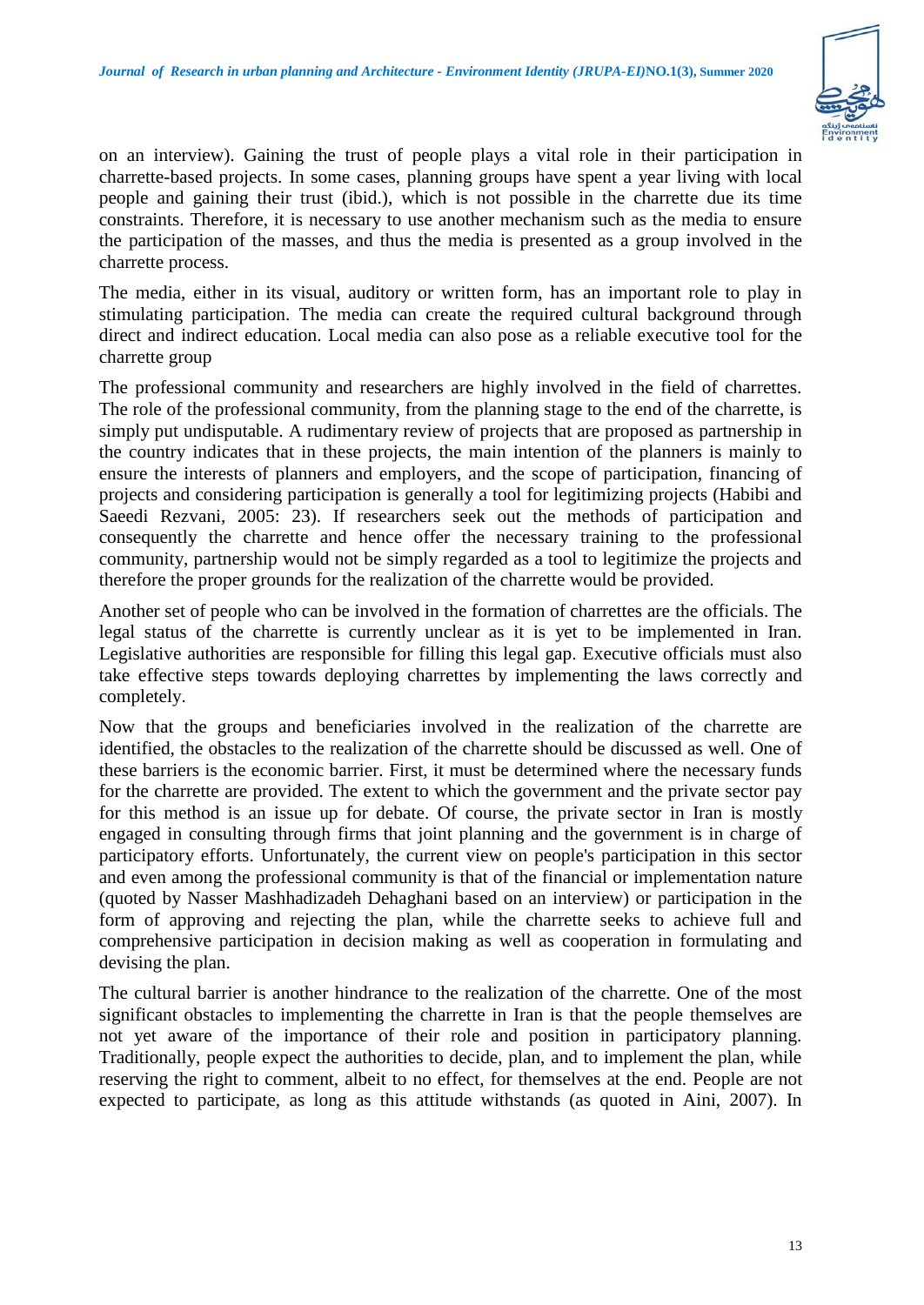

particular, the charrette requires people to spend their time and dedication, and hence they need to ensure that their participation is necessary, useful and effective.

Legal barriers also prevent the timely implementation of the charrette in Iran. For example, Article 73, Clause F of the Law on the Organization, Duties and Elections of the Islamic Councils of the Country and the Election of Mayors, which deals with the duties and powers of the Islamic Council of the village emphasizes on the "Explaining and justifying government policies and encouraging villagers to implement the policies" (Mansour, 2013: 52). Certainly, such a law, which considers the council's duty to justify government policies, cannot be expected to involve popular participation in decision-making. In order to achieve the charrette, the rules and structure of urban planning should be based on this. Urban laws and regulations should be drafted in such a way as to lay the groundwork for and support the charrette. Of course, current urban plans based on participatory planning are often presented in the form of regulations on reviewing and approving local, regional and national development plans and urban planning and architecture regulations approved by the High Council of Urban Planning in 2005. as a special design, but there is no consistent and definite procedure on the matter.

The last very obstacle in the way of fully fulfilling the charrette in Iran is the one with the implementation nature. If it is assumed that the laws necessary for the implementation of the charrette are passed and approved but that the executive officials or planners do not believe in the implementation of these laws, they are simply put in vain. In some instances, some believe that planning is a specialized job, on that people cannot interfere in, or that the city police prevent people from gatherings.

After recognizing the groups involved in the charrette and the hindrances to its realization, a solution for its realization can be formulated. In order to remove economic barriers, participation in traditional methods of financing would not prove sufficient (quoted in Aini, 2007). Therefore, it is necessary to deeply examine the issues of financing and investment, new financial innovations and understanding the dimensions of financial management with the purpose of realizing the charrette. Officials can offer grounds for investing in this sector by enacting laws that protect the relevant investors, such as tax protections or the sale of bonds with reasonable interest rates. Of course, officials should consider that capital is simply changing hand between the same owner, as it satisfies the public in the best way. The government can also provide the necessary grounds for the private sector to invest in charrette projects, which can in turn share in the benefits of the project after its partial or complete realization. People, as those who are involved, can be involved in charrettes as the private sector alongside the government.

In order to remove cultural barriers, the media can play a very decisive role. To this end, it is necessary to put reasonable efforts into institutionalization and providing infrastructures for the concept of charrette. The role of NGO groups is key to forming a link between designers and people. The media, especially the local one, can provide the ground for the institutionalization of the charrette and its realization by expressing its strengths and weaknesses and building trust between men. The professional community, as the leading proponent, can persuade officials to take advantage of this approach as well as to stimulate greater participation by stating the benefits of employing charrettes in projects. In-person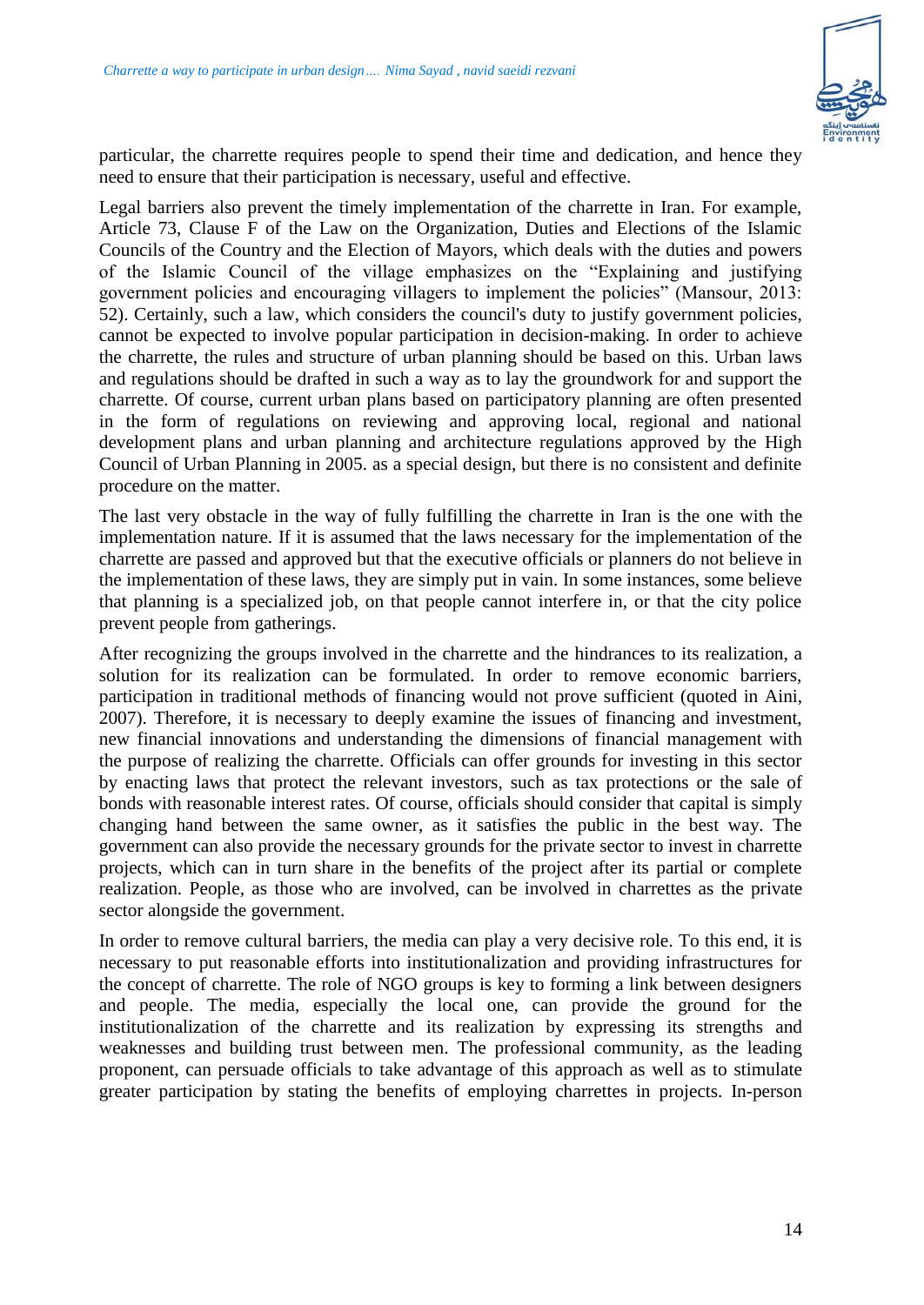

training, especially through non-governmental groups, can also be very useful in this regard and in gaining people's trust.

Legal barriers, as the name implies, can be removed by enacting appropriate laws therein. But first, the legislature needs to be aware of the significance of charrette and participatory planning as well as its benefits. The culture of participation should also be explained to legislators and the benefits of the charrette in particular should be explained to them.

Executive barriers can also be removed by educating and instructing executives and the professional community. Many people in the professional community still do not really approve of the participatory method and its nature, and many officials use participation as a populist act. if success in the charrette is expected, education in this regard and the restructuring of urban governance should be taken seriously in a participatory manner and should be progressed systematically, following the example of Australia and the United States, which implement this method at great effect.



**Figure 5:** Conceptual model of realization of charrette in Iran

## **6. Conclusion**

Charrette is a method that is capable of achieving the highest level of participation by relying on participatory planning. Collaborative work, interoperable design, use of design to reach a common vision and create comprehensive solutions, working on details, limitation of work schedule, interaction in charrette feedback loop, working for at least four to seven consecutive days, On-site work and programmable execution are features that distinguish charrette from other methods.

After studying the feasibility of charrette in Iran, it seems that the its realization is possible and only requires creating a suitable platform and gaining the corresponding necessary determination. To this end, it is essential that the government and authorities have a more comprehensive view and provide the necessary training and reassurance in this through the media. discussing about the formation a platform with reference groups can be of significant contribution. To overcome legal barriers, enact the necessary laws seems essential, for which the legislators, as an influential group in the charrette, should be properly informed of its benefits. The professional community and researchers have a significant role to play in the implementation of charrette in Iran by institutionalizing, yet they should also receive the necessary training in the first place. In overall, implementing the charrette in Iran needs alterations in the planning structure from the way of forming ideas and defining the initial vision to implementing and paying more attention to the role of the people.